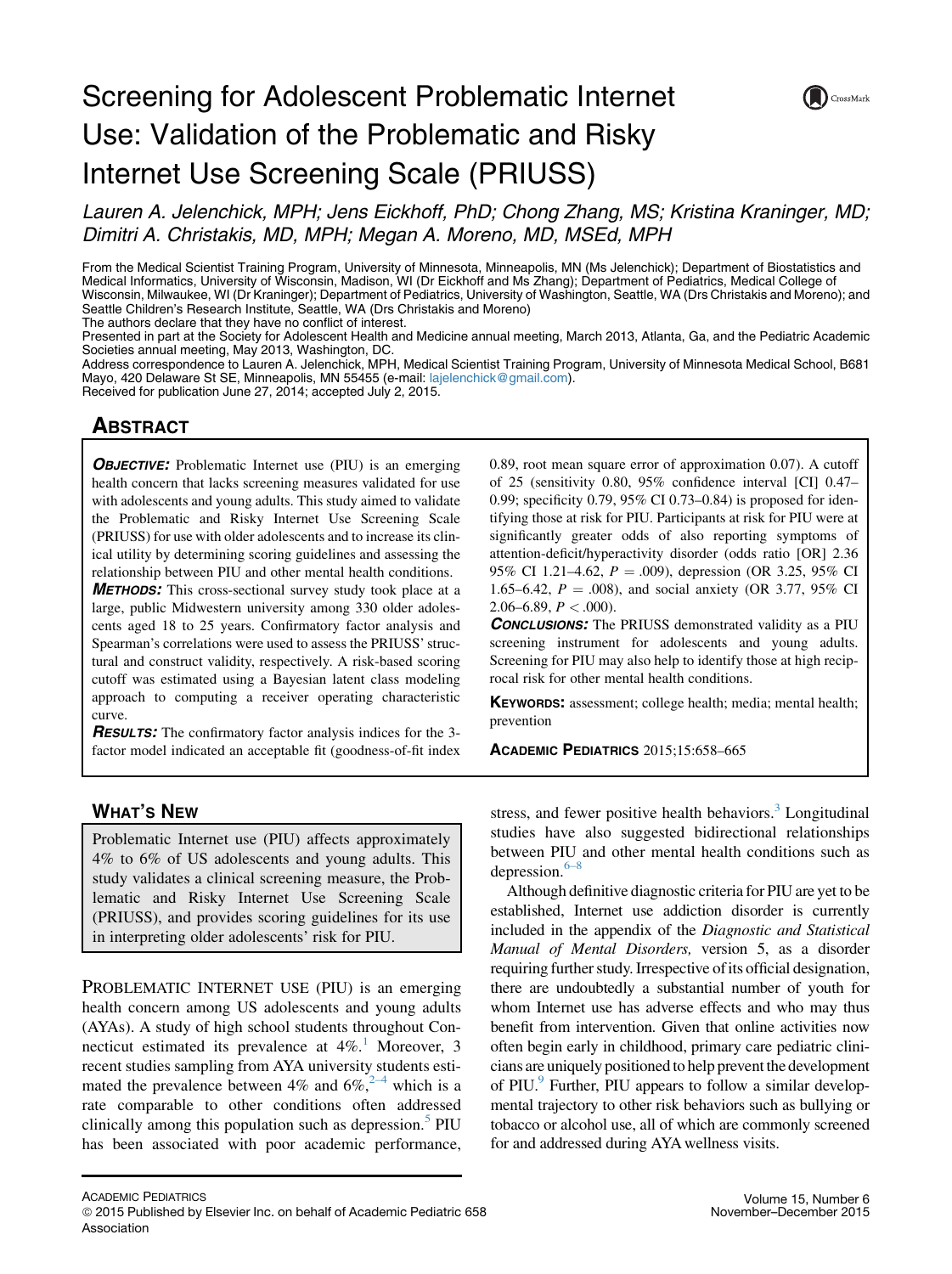Thus, the development of a screening tool specific to PIU during adolescence and young adulthood and suitable for clinical settings is an important step in designing primary prevention efforts. The majority of existing rating scales for PIU symptoms have been adapted from diagnostic criteria for disparate psychiatric disorders and devel-oped for adults.<sup>[10,11](#page-6-0)</sup> A recent systematic review of PIU highlighted the diversity of measurement tools that lack validation and the resultant disparate prevalence estimates, and concluded that a uniform and validated approach to measurement is a necessary next step to understanding prevalence of PIU among AYAs.<sup>[10](#page-6-0)</sup> Moreno and colleagues $12$  described the first data-driven conceptual framework for PIU specific to AYAs, including a definition of PIU as, "Internet use that is risky, excessive or impulsive in nature leading to adverse life consequences, specifically physical, emotional, social or functional impairment." Further, the framework identifies 7 core constructs of PIU: 3 describing the nature of PIU ("risky Internet use" "impulsive Internet use," "Internet use dependency"); 3 describing its impact on AYA health and well-being ("physical impairment," "emotional impairment," "social/ functional impairment"); and a final construct describing factors that may predispose AYAs to PIU ("psychosocial risk factors"). In a follow-up study, Jelenchick and colleagues<sup>13</sup> adapted the comprehensive list of characteristics, behaviors, and symptoms describing each of the framework's construct into an item pool for use in a scale development study. Specifically, 75 of the descriptive terms were assessed using the psychometric methods for scale development described by  $DeVellis.<sup>14</sup>$  $DeVellis.<sup>14</sup>$  $DeVellis.<sup>14</sup>$  The end product, the Problematic and Risky Internet Use Screening Scale (PRIUSS), is an 18-item risk-based screening scale for PIU with questions organized into 3 subscales: Social Impairment, Emotional Impairment, and risky/impulsive Internet use. [Figure 1](#page-2-0) summarizes the process used to integrate Moreno and colleagues' conceptual framework into the development of the PRIUSS.

Although the PRIUSS underwent an empirical development process and demonstrated strong reliability and content validity, further validation is needed to support its use in AYA health settings. Thus, the aims of the current study were 3-fold: 1) to assess the PRIUSS' structural validity by confirming its factor structure, 2) to extend the construct validation of the PRIUSS, including establishing convergent and divergent validity with other behavioral and mental health conditions, and 3) to determine preliminary scoring guidelines to facilitate its clinical utility.

### **METHODS** METHODS

This cross-sectional survey study was conducted between January 2012 and June of 2013. Approval of the study was granted by the institutional review board at the University of Wisconsin. Participants were older adolescents aged 18 to 25 years recruited from undergraduate students enrolled in a nutritional sciences course at a public university located in the Midwest, a course that has both

a high enrollment number and fulfills general education requirements for a variety of programs and majors.

Students were initially invited to participate in the study through an in-class announcements; a posting was also placed on course Web sites. All participants provided written consent before completing the survey on a secure online site. The survey contained standard demographic questions and general Internet use questions. Internet use questions included the respondents' average number of times using the Internet per day, total daily hours spent online, number of hours spent on work or school activities, and number of hours spent on recreational activities. When responding to these questions, participants were instructed to think of their use over the last month and include time spent on any Internet application, whether using a computer or mobile device. Time spent text messaging was not included unless text messages were being used to interact with an online application. Finally, the survey contained the PRIUSS, as well as behavioral and mental health measures intended to assess the PRIUSS' construct validity. Students who completed the survey received a \$10 gift card.

# PROBLEMATIC AND RISKY INTERNET USE SCREENING SCALE (PRIUSS)

The PRIUSS has 18 items and 3 subscales: 1) Social Impairment (items 1–6), which assesses the impact of Internet use on both off-line and online social interactions; 2) Emotional Impairment (items 7–11), which assesses degree of emotional attachment to Internet use; and 3) Risky/ Impulsive Internet Use (items 12–18), which assess salient problematic behaviors regarding Internet use. $13$  The full text of the PRIUSS as it was presented to participants is available as an Online Supplementary Figure 1.

## ADULT ADHD SELF-REPORT SCREENER (ASRS)

The ASRS is a 6-item scale adapted from the Diagnostic and Statistical Manual of Mental Disorders, version 4, symptoms for attention-deficit/hyperactivity disorder (ADHD) that has been validated in both adolescents and adults. $15,16$ On the basis of existing recommendations, at least 4 of the 6 symptoms had to be positively endorsed to classify participants reporting symptoms consistent with ADHD.

# **PATIENT HEALTH QUESTIONNAIRE (PHQ-9)**

The PHQ-9 is 9-item self-report scale for frequency of depression symptoms experienced in the last 2 weeks that has been validated for use in adolescents and adults.<sup>[17](#page-6-0)</sup> On the basis of existing recommendations, scores of  $\geq 11$ were used to classify participants reporting symptoms consistent with major depressive disorder.<sup>[17](#page-6-0)</sup>

## SOCIAL PHOBIA INVENTORY (SPIN)

The SPIN is a 17-item self-report scale for social phobia symptoms that has been validated for use in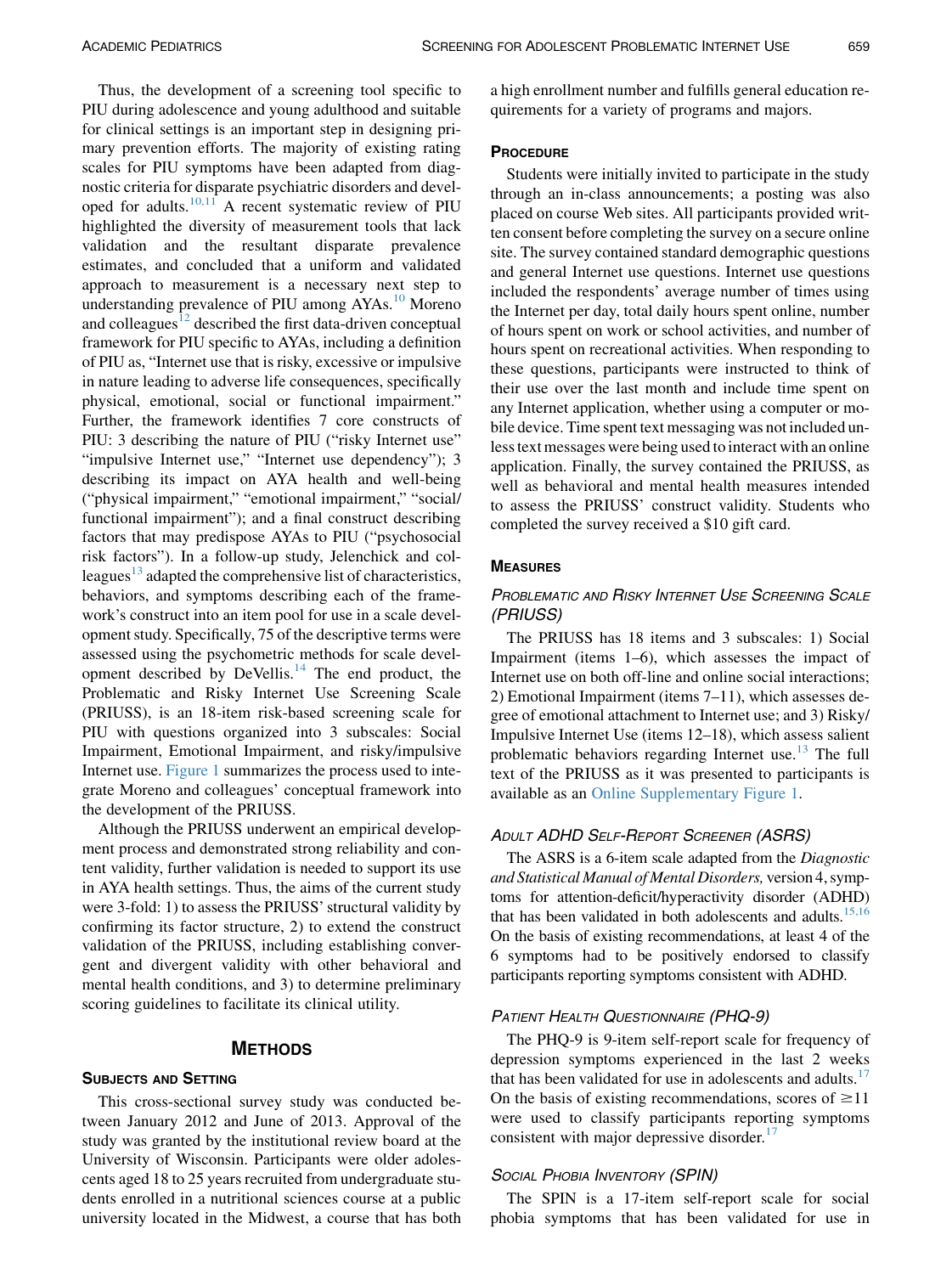<span id="page-2-0"></span>

Adapted from Moreno et al, 2013<sup>8</sup> and Jelenchick et al, 2014<sup>9</sup>

Figure 1. Integration of the theoretical framework with scale development methods utilized during construction of Problematic and 300 Risky Internet Use Screening Scale (PRIUSS).

adolescents and adults. $18,19$  On the basis of existing recommendations, scores of  $\geq 21$  were used to classify participants reporting symptoms consistent with social anxiety disorder.<sup>[18](#page-6-0)</sup>

### **ONLINE COGNITION SCALE (OCS)**

The OCS is a 10-item scale for problematic Internetrelated cognitions; example items include: "I am most comfortable online" and "The Internet is more 'real' than real life."[20–22](#page-6-0) Higher scores indicated increased problematic cognitions.

# **MARLOWE-CROWNE SOCIAL DESIRABILITY SCALE SHORT** FORM (SDS)

The SDS is a 13-item adaptation of the full 33-item scale assessing social desirability, a trait that is often negatively associated with nonnormative behaviors.<sup>23</sup> Items are responded to as true or false; higher overall scores indicate increased social desirability tendency.

### **BRIEF SENSATION SEEKING SCALE (BSSS)**

The BSSS is a self-report scale for sensation seeking, a personality-based risk factor for problem behavior, which has been validated for use with  $AYAs.<sup>24,25</sup>$  $AYAs.<sup>24,25</sup>$  $AYAs.<sup>24,25</sup>$  Total scores range from 0 to 32, and higher scores indicate increased sensation seeking.

STATISTICAL ANALYSIS<br>Statistical analyses were performed by SAS 9.2 (SAS Institute, Cary, NC), R 2.13 [\(http://www.r-project.org\)](http://www.r-project.org), and OpenBUGS software. $^{26}$  $^{26}$  $^{26}$  All P values were 2-sided, and  $P < .05$  was used to indicate statistical significance. Descriptive data were summarized as frequencies and percentages or means and standard deviations. Because of the limited number of nonwhite participants, during analysis, the categories for race were collapsed into a binary white or nonwhite variable. Participants' Internet use was categorized on the basis of their self-reported average number of daily recreational hours; participants were categorized as either average users (<6 recreational hours per day) or

high users  $(\geq 6$  recreational hours per day). A summary of the statistical approach utilized for the scale validation is provided below; additional details can be found in the Online Supplementary Data.

### STRUCTURAL VALIDITY

Cronbach's alphas were calculated to examine the internal consistency reliability of the 3 subscales. Pearson's correlation coefficient  $(r)$  was calculated to examine the correlation between each subscale. A confirmatory factor analysis was conducted to test the PRIUSS' 3-factor structure. The goodness-of-fit index and root mean square error of approximation estimate were used as the primary measures for evaluating model fit. Models with goodness-offit indices between 0.9 and 1 and root mean square error of approximation values between 0.10 and 0.08 are considered a good fit. $27,28$ 

### CONSTRUCT VALIDITY

To evaluate the scale's construct validity, nonparametric Spearman's correlation was used to determine associations between PRIUSS scores and the theoretically related variables.

# **SCALE CUTOFF FOR RISK-BASED ASSESSMENT**

To estimate a cutoff for the PRIUSS that could be used to discriminate between those at risk for PIU from those not at risk, a receiver operating characteristic curve was computed using a Bayesian latent class modeling approach. Participants' Internet use categorization (average vs high use) was incorporated as an additional model parameter based on related studies of PIU that identified  $\geq 6$  daily recreational hours as the most highly discriminating criterion for excessive use.<sup>29</sup> Of the different model specifications suggested to address the problem of an absent reference standard, $30$  we chose a Bayesian latent class model as a useful tool for estimating sensitivity and specificity of a new screening test in the absence of a reference standard. $31$  Sensitivity and specificity estimates of the PRIUSS were reported along with the corresponding 95% confidence intervals (CI).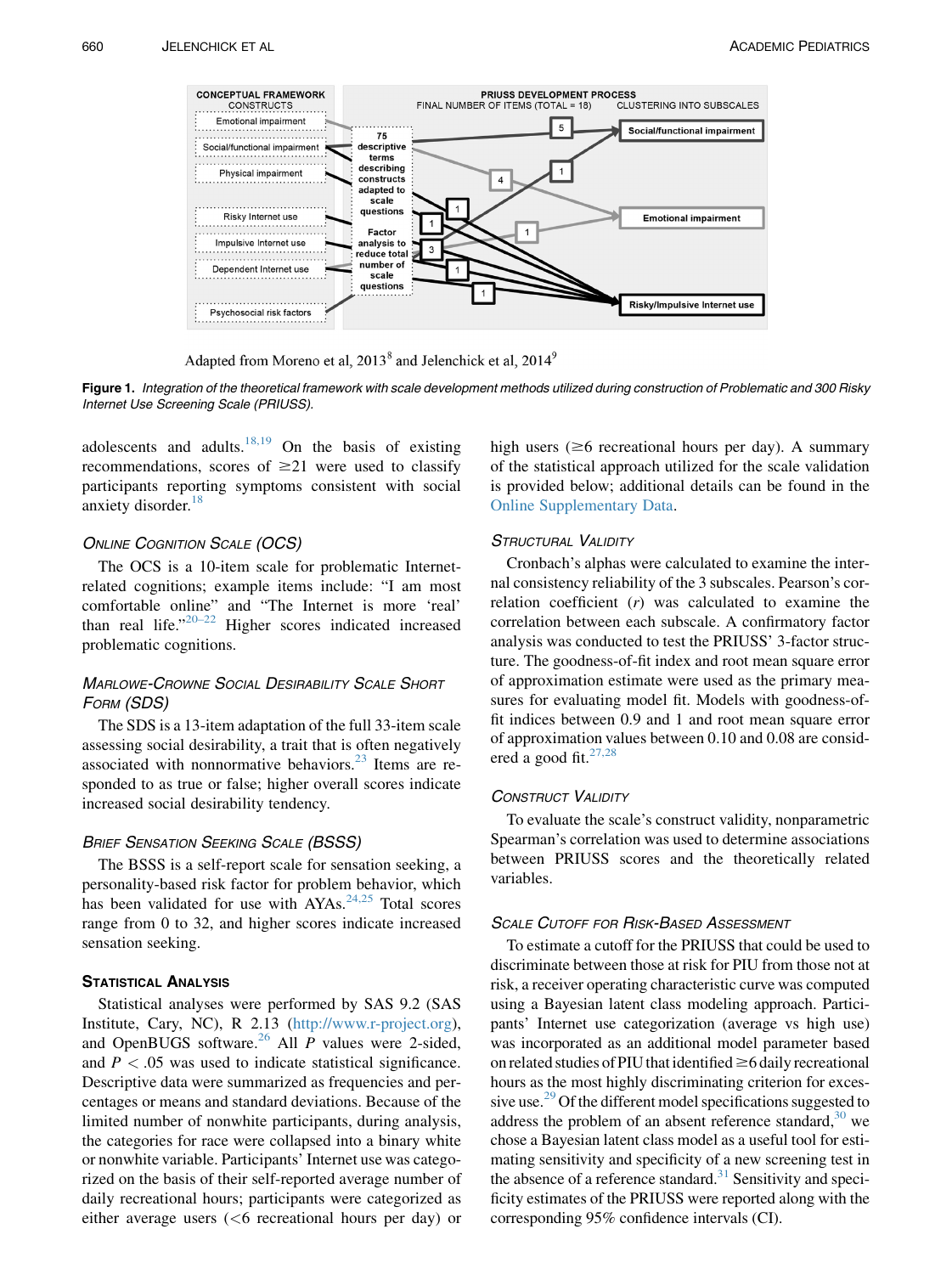Finally, logistic regression analysis was used to assess associations between PRIUSS risk category and the probability of experiencing ADHD, depression, or social anxiety symptoms, with race included as a cofactor. Odds ratios (ORs) and the corresponding 95% CIs were computed to compare the proportions of participants reporting significant mental health symptoms between the PRIUSS scoring categories.

# RESULTS

A total of 330 participants completed the survey  $(50\%$ response rate). Participants reported on average 5.0 (SD 3.0) total daily hours of Internet use, and  $5.8\%$  (n = 19) reported >6 hours of daily recreational use and were categorized as a high user. PRIUSS scores ranged from 0 to 49; the median score was 17. Nonwhite participants scored higher on the PRIUSS overall (mean 22.5, SD 11.5 versus mean 17.6, SD 9.9,  $P = .004$ ). There were no significant differences by sex ( $P = .700$ ), year in school ( $P = .440$ ), or major field of study ( $P = .560$ ). Detailed demographic information, as well as average scores and categorical distributions for the PRIUSS and other health measurements, are presented in Table 1.

### **PIU SYMPTOMS**

[Figure 2](#page-4-0) summarizes the percentage of participants falling within each response category (never to very often) for the symptom described by each PRIUSS question. Overall, participants endorsed greater symptom frequencies for items in the risky and impulsive use subscale; over half of participants described these symptoms as occurring sometimes, often, or very often. The most commonly reported symptoms within the Social and Emotional Impairment subscales were "choosing to socialize online instead of in person" and "feeling vulnerable when away from the Internet," respectively.

Cronbach's  $\alpha$  coefficients were 0.81, 0.85, and 0.85 for the Social Impairment, Emotional Impairment, and Risky/Impulsive Use subscales, respectively. The factor loadings and subscale correlations for the 3-factor model are depicted in an Online Supplementary Figure 2. The indices estimated for the 3-factor model indicated an acceptable fit for the data (goodness-of-fit index 0.89, root mean square error of approximation 0.07). The majority of items demonstrated strong factor loadings (range 0.61–0.82). A single item from the Social Consequences subscale, item 1, exhibited a weaker factor loading (0.31).

### **PRIUSS CONSTRUCT VALIDITY**

Correlations between PRIUSS scores and the theoretically relevant variables are presented in [Table 2](#page-5-0). There were significant positive correlations between PRIUSS scores and recreational Internet use, as well as all 3 mental health measures and the measure for problematic online

Table 1. Demographic Information and Distributions and Scores Across Descriptive Variables for 330 Study Participants

| Characteristic       | Variable                                            |             |  |  |
|----------------------|-----------------------------------------------------|-------------|--|--|
| Age                  |                                                     | 19.7 (1.9)  |  |  |
| Sex                  | Female                                              | 221 (67%)   |  |  |
|                      | Male                                                | 109 (33%)   |  |  |
| Race                 | African American/black                              | 10 (3%)     |  |  |
|                      | Asian/Asian American                                | 30 (9%)     |  |  |
|                      | White                                               | 273 (83%)   |  |  |
|                      | Hispanic/Latino                                     | 9(3%)       |  |  |
|                      | Native American/Alaskan Native                      | 3(1%)       |  |  |
|                      | Multiracial/unspecified                             | 5(2%)       |  |  |
| Major field of study | Agricultural, biological,<br>environmental sciences | 42 (13%)    |  |  |
|                      | <b>Business</b>                                     | 63 (19%)    |  |  |
|                      | Engineering and physical sciences                   | 37 (11%)    |  |  |
|                      | <b>Health sciences</b>                              | 51 (15%)    |  |  |
|                      | <b>Humanities</b>                                   | 44 (13%)    |  |  |
|                      | Social sciences                                     | 37 (11%)    |  |  |
|                      | Education                                           | 14 (4%)     |  |  |
|                      | Undeclared/unspecified                              | 42 (13%)    |  |  |
| Year in school       | Freshman                                            | 168 (51%)   |  |  |
|                      | Sophomore                                           | 79 (24%)    |  |  |
|                      | Junior                                              | 51 (15%)    |  |  |
|                      | Senior                                              | 32 (10%)    |  |  |
|                      | Daily Internet hours Work or school related         | 2.3(2.0)    |  |  |
|                      | Recreational                                        | 2.6(1.7)    |  |  |
| <b>PRIUSS</b>        | Overall                                             | 18.5 (10.3) |  |  |
|                      | Social Impairment subscale                          | 4.5(3.6)    |  |  |
|                      | Emotional Impairment subscale                       | 4.9(3.9)    |  |  |
|                      | Risky/Impulsive Use subscale                        | 9.1(5.2)    |  |  |
| ASRS                 | No ADHD                                             | 272 (82%)   |  |  |
|                      | <b>ADHD</b>                                         | 58 (18%)    |  |  |
| PHQ-9                | No depression                                       | 157 (48%)   |  |  |
|                      | Mild depression                                     | 112 (34%)   |  |  |
|                      | Moderate depression                                 | 39 (12%)    |  |  |
|                      | Moderately severe depression                        | 18 (5%)     |  |  |
|                      | Severe depression                                   | 4 (1%)      |  |  |
| <b>SPIN</b>          | No social phobia                                    | 243 (74%)   |  |  |
|                      | Mild social phobia                                  | 48 (155)    |  |  |
|                      | Moderate social phobia                              | 25 (8%)     |  |  |
|                      | Severe social phobia                                | 14 (4%)     |  |  |

ADHD indicates attention-deficit/hyperactivity disorder; ASRS, Adult ADHD Self-Report Screener; PHQ-9, Patient Health Questionnaire-9; PRIUSS, Problematic and Risky Internet Use Screening Scale; and SPIN, Social Phobia Inventory. \*Data are presented as n (%) or mean (SD).

cognitions. The weakest correlations, which were also largely nonsignificant, were seen with the social desir-

ability and sensation-seeking measures.

A cutoff of 25 was determined for categorizing participants as "not at risk" ( $\leq$ 25) and "at risk" ( $>$ 25) for PIU based on their overall PRIUSS score. The cutoff has a sensitivity of  $0.80$  (95% CI 0.47–0.99) and a specificity of 0.79 (95% CI 0.73–0.84), with respect to the latent variable estimated using PRIUSS responses as the inputs. The receiver operating characteristic curve is presented in [Figure 3.](#page-5-0) On the basis of the Bayesian latent class analysis model, the estimated prevalence of participants at risk for PIU in this study population is 6% (95% CI 2.7–12.0). Although conditional dependence might be expected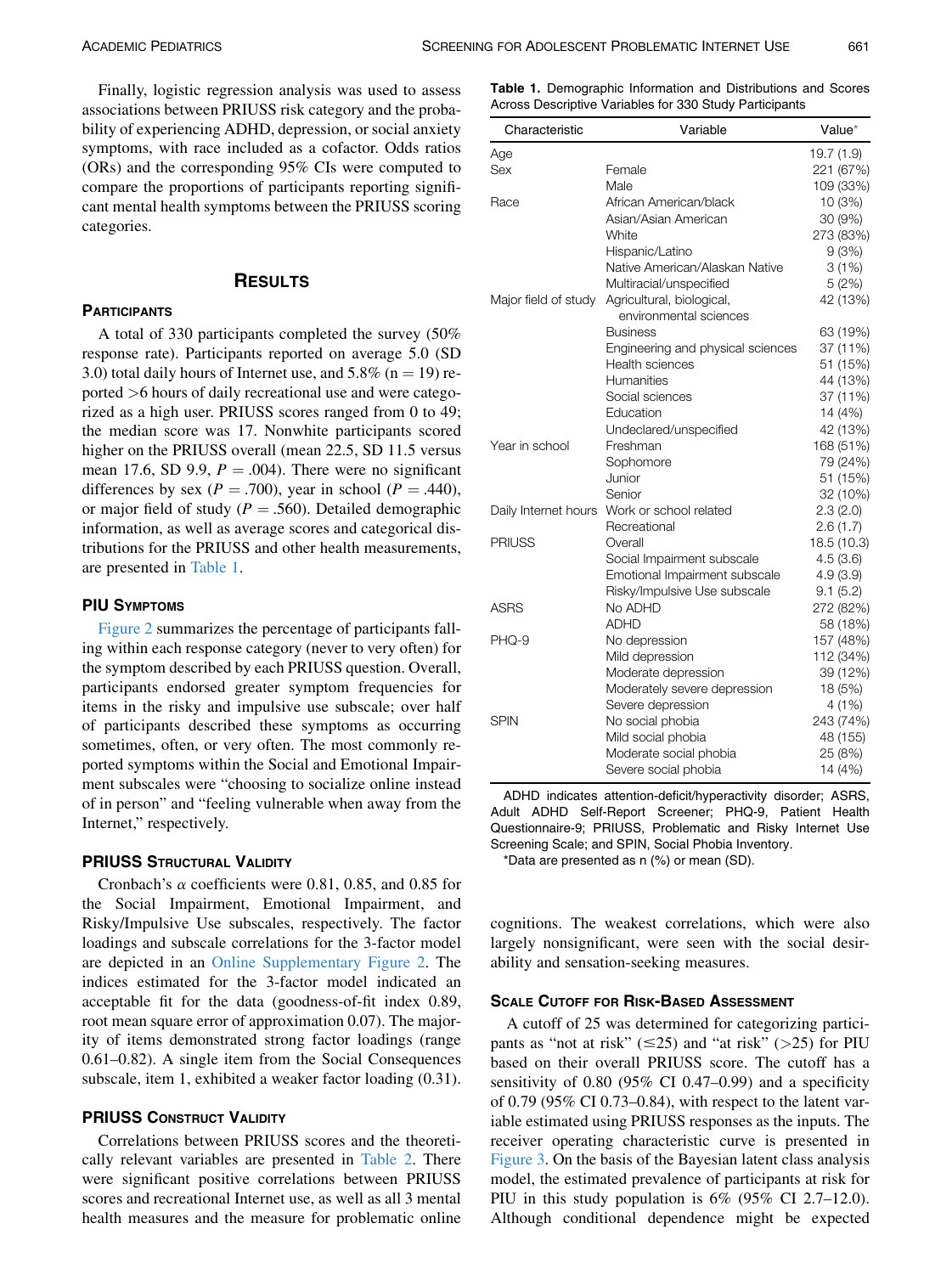<span id="page-4-0"></span>

Figure 2. Percentage of participants falling within each response category for each problematic Internet use symptom assessed by Problematic and Risky Internet Use Screening Scale (PRIUSS).

between PRIUSS scores and self-reported Internet use as a result of their dimensional properties, no evidence for this was found in the data, and a more flexible latent class model that allows for conditional dependency between tests was assumed to be adequate.

Participants who scored as being at risk for PIU were at significantly greater odds of also reporting symptoms of ADHD (OR 2.36 95% CI 1.21–4.62,  $P = .009$ ), depression (OR 3.25, 95% CI 1.65–6.42,  $P = .008$ ), and social anxiety (OR 3.77, 95% CI 2.06–6.89, P < .000).

### **DISCUSSION**

In the current study, evidence supported the structural and construct validity of the PRIUSS in an AYA college student sample. Participants' responses across the PRIUSS items suggest that some degree of PIU may be normative among older AYAs, particularly when it comes to balancing online time with other priorities. Clinicians talking with patients about their Internet use may find it helpful to focus on those who either report significant life consequences in connection to symptoms or to endorse less frequent symptoms, such as decreased social involvement or heavy emotional reliance on online activities. Use of

the scoring cutoff for identifying those at risk for PIU may also help identify patients who would benefit from further intervention. The reciprocal risk for other common mental health conditions among those above the PIU risk cutoff identified in this study suggests that screening for PIU with the PRIUSS may be a successful method for identifying AYAs in need of broader mental health evaluation.

The findings from the PRIUSS construct validation support and provide new insights into the nature of the relationships between PIU and other health factors and risk behaviors. Consistent with previous findings, PIU symptoms were more strongly correlated with recreational Internet use compared to work- or school-related use.[29,32,33](#page-7-0) Interestingly, this study found that among specific PIU symptoms, as measured by the PRIUSS subscales, ADHD symptoms correlated most strongly with the Risky/Impulsive Use domain. This may suggest that preventative efforts for PIU among AYAs diagnosed with ADHD should target shared behavioral traits such as impulsivity. Depression symptoms were also most closely related with the Risky/Impulsive Internet use, as opposed to the Emotional Impairment subscale, as may have been expected. This suggests that older adolescents' experiencing symptoms of depression such as anhedonia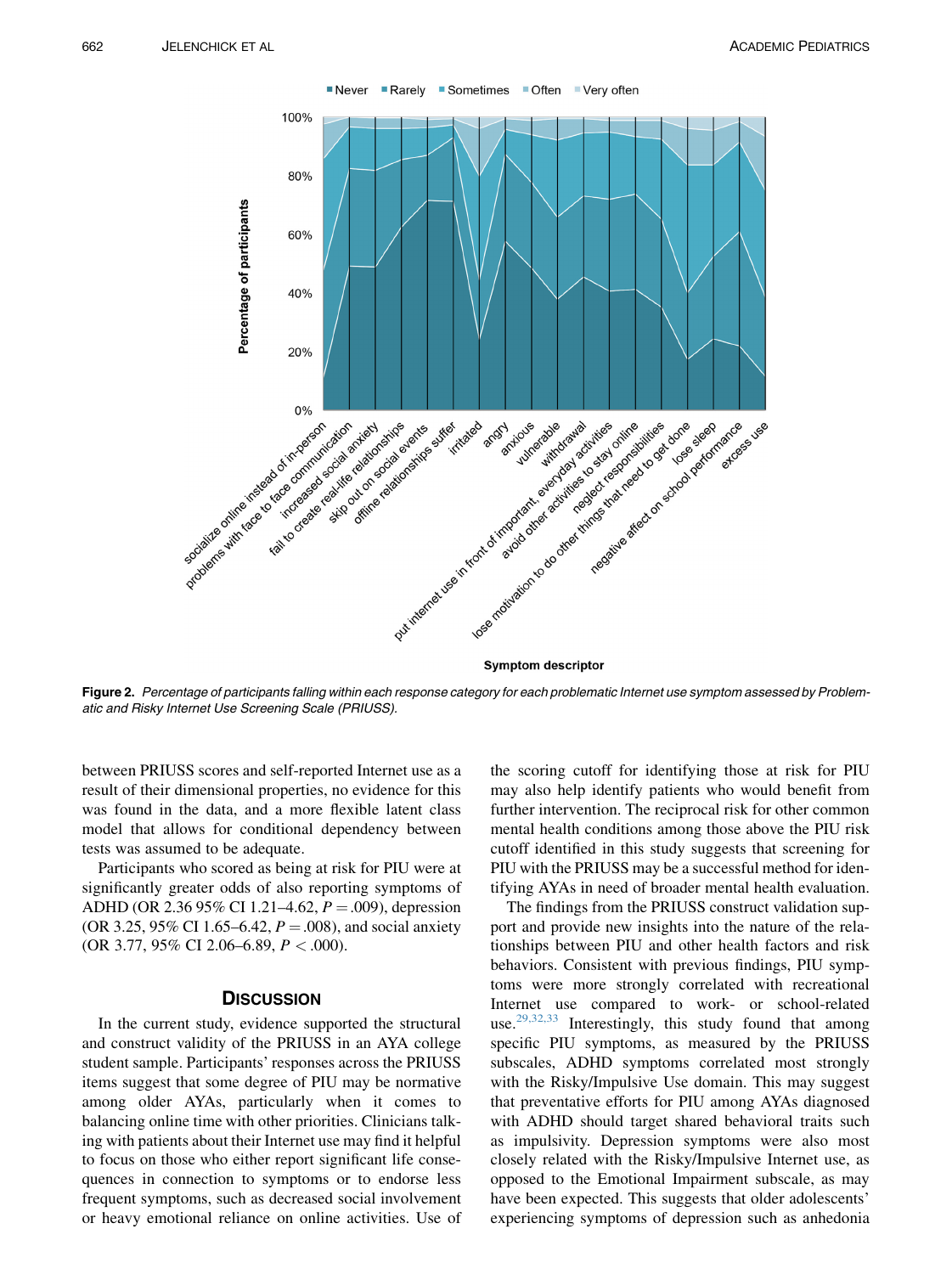<span id="page-5-0"></span>Table 2. Correlations Between Problematic and Risky Internet Use Screening Scale (PRIUSS) and Theoretically Related Constructs

| Scale                  | Daily Internet Use Hours |             | <b>Mental Health Measures</b> |             |            |             |            |             |             |
|------------------------|--------------------------|-------------|-------------------------------|-------------|------------|-------------|------------|-------------|-------------|
|                        | Total                    | School/Work | Recreational                  | <b>ASRS</b> | PHQ-9      | <b>SPIN</b> | OCS        | <b>SDS</b>  | <b>BSSS</b> |
| <b>PRIUSS</b>          | $0.302***$               | $0.125*$    | $0.378***$                    | $0.405***$  | $0.467***$ | $0.470***$  | $0.663***$ | $-0.186*$   | 0.002       |
| Subscales <sup>+</sup> |                          |             |                               |             |            |             |            |             |             |
| Social                 | $0.227***$               | $0.127*$    | $0.229***$                    | $0.268***$  | $0.346***$ | $0.486***$  | $0.469***$ | $-0.130*$   | $-0.048$    |
| Emotional              | $0.225***$               | 0.104       | $0.301***$                    | $0.241***$  | $0.329***$ | $0.281***$  | $0.558***$ | $-0.136**$  | $-0.061$    |
| Risky/impulsive        | $0.274***$               | 0.076       | $0.376***$                    | $0.433***$  | $0.454***$ | $0.405***$  | $0.578***$ | $-0.180***$ | 0.075       |

ASRS indicates Adult ADHD Self-Report Screener; BSSS, Brief Sensation Seeking Scale; OCS, Online Cognitions Scale; PHQ-9, Patient Health Questionnaire-9; PRIUSS, Problematic and Risky Internet Use Screening Scale; recreational, hours per day using the Internet for recreational activities; school/work, hours per day using the Internet for school- or work-related activities; SDS, Marlow-Crowne Social Desirability Scale Short Form; SPIN, Social Phobia Inventory; and Total, total hours per day using the Internet for any activities.

 $*P < .05$ .

\*\* $P < .01$ .

 $***P < .001$ .

†Social indicates Problematic and Risky Internet Use Screening Scale—Social Impairment subscale; Emotional, Problematic and Risky Internet Use Screening Scale—Emotional Impairment subscale; and Risky/Impulsive, Problematic and Risky Internet Use Screening Scale—Risky/Impulsive Internet Use subscale.

or impaired concentration may disproportionately spend time online in place of normal daily activities. It is also possible that those who overuse the Internet at the expense of healthy activities of daily living may experience somatic symptoms commonly associated with depression, such as difficulty sleeping or concentrating, low energy levels, or poor appetite. As may be expected, social anxiety symptoms were most strongly associated with the Social Consequences subscale. For older adolescents experiencing symptoms of social anxiety, such as fear during in-person social situations, the Internet may be a preferred setting for interaction. Thus, future studies may benefit from considering the role of Internet use as both a positive and negative factor influencing AYAs dealing with social anxiety.

The moderate correlation between the PRIUSS overall score and the OCS suggests a similar, but not identical, symptom profile, and supports both convergent and diver-



Figure 3. Receiver operating curve developed using a Bayesian latent class analysis model with optimum scoring cutoff value of 25 for identifying those at risk for problematic Internet use.

gent validity. Further, the PRIUSS's weak negative association with the social desirability measure suggests that a response bias of underreporting will not meaningfully hinder PRIUSS's performance. Finally, the lack of association between PRIUSS scores and sensation seeking is consistent with studies of similar adolescent populations.[34–36](#page-7-0) Sensation seeking is commonly characterized through physical experiences such as drug use or sexual behavior, which may explain the discrepancy with risk behaviors carried out online.

Taken together, these findings support the use of the PRIUSS in health settings with AYAs. Mental health resources, including self-screening for common disorders, are increasingly being provided in online formats for patients, particularly AYAs in academic settings (eg, [http://](http://www.mentalhealth.umn.edu/screening/) [www.mentalhealth.umn.edu/screening/\)](http://www.mentalhealth.umn.edu/screening/). Given the nature of PIU, the PRIUSS may be uniquely suited for inclusion in such a program. Because research has shown that completing a screening assessment and being identified as at risk for a problem behavior can lead to a reduction in that behavior,  $37$  application of the PRIUSS in this manner may hold promise in reducing the burden of PIU among AYAs. Further, if utilized in an office setting, the PRIUSS can provide a framework for initiating discussion between the health provider, patients, and families. Specifically, reviewing subscale and item scores may help to identify individual problem areas and specific targets for behavioral change.

The current study is limited by the cross-sectional nature and the use of self-report measures. Methods such as ecological momentary assessment may allow for a richer characterization of Internet use behaviors and how they intersect with PIU. $^{38}$  $^{38}$  $^{38}$  Similarly, clinical interviews or medical records reviews to corroborate participants' symptom self-report may also help explore the categorical nature of PIU and provide additional support to the PRIUSS's diagnostic accuracy. Additionally, future studies assessing the PRIUSS in younger adolescents, non-school-attending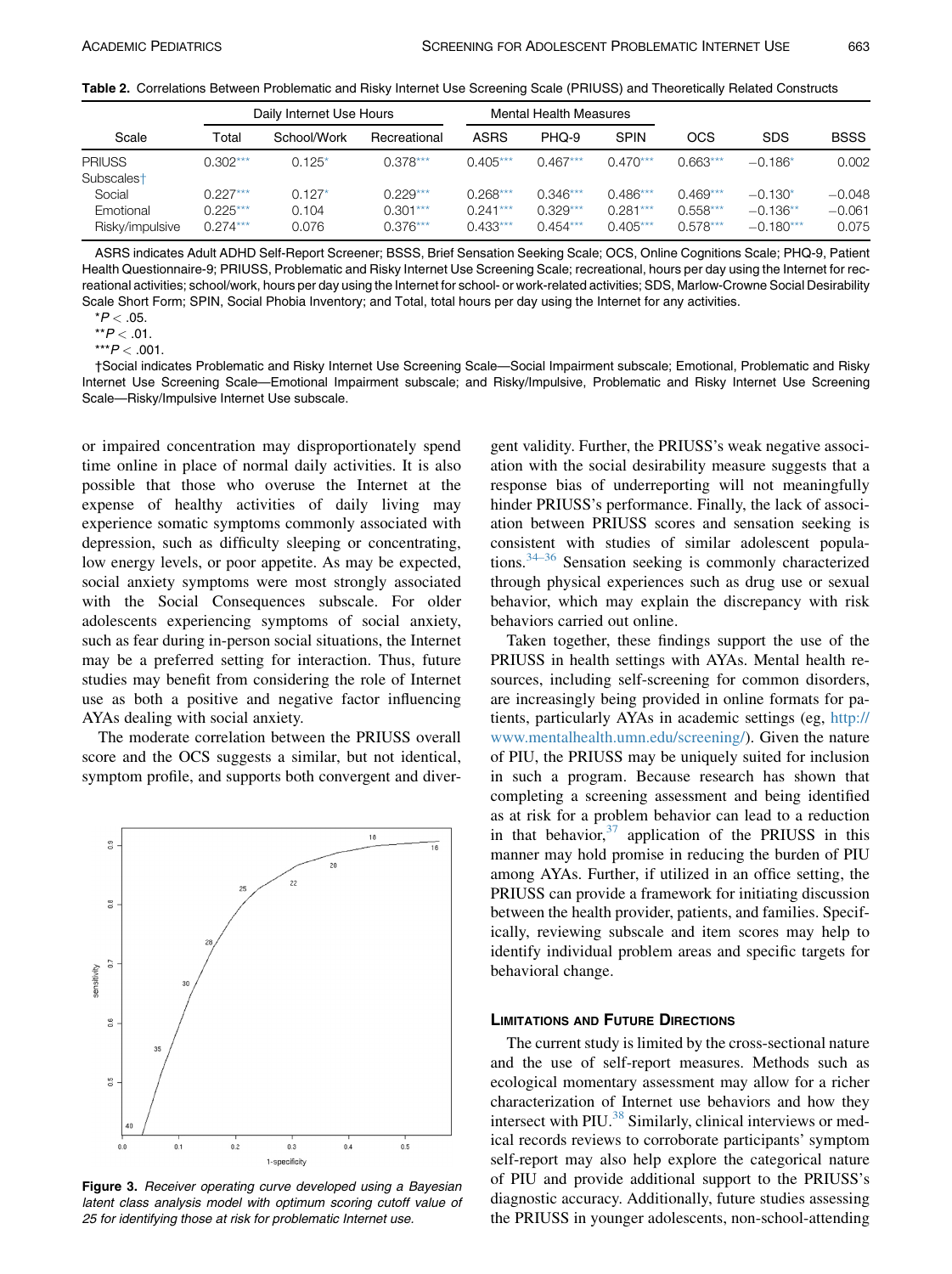<span id="page-6-0"></span>populations, and diverse minority groups are needed to broaden the PRIUSS's validation and to evaluate additional properties of the tool.

As the current study took place in a healthy AYA sample, the current cutoff value represents a minimal threshold for identifying those at risk for PIU. The sensitivity and specificity estimates achieved for this cutoff are reasonable considering the PRIUSS's intended use as a risk-based screening measure. Studies sampling from those who report significant existing PIU symptoms will be useful in extending scoring guidelines to include a cutoff that discriminates between risk for PIU and more severe pathologic behavior. Finally, it is important to note that use of the Bayesian latent class model to estimate a scale cutoff is a preliminary method and is not intended as a permanent replacement for screening guidelines informed by a reference standard. Further, given that the underlying assumptions and methods for parameter estimates can vary across latent models, $30$  future studies that utilize different model specifications could produce parameter estimates that fall outside the CIs estimated in this study. PIU is currently cited in the appendix of the Diagnostic and Statistical Manual of Mental Disorders, version 5, as a disorder requiring further study; should it be included in future revisions with definitive diagnostic criteria, additional studies will be needed to further develop the PRIUSS's predictive validity and use as a screening measure.

Given the growing influence of the Internet in the lives of AYAs, advancing the development of screening and intervention tools for PIU is of critical importance. The present study validates the PRIUSS as a clinical screening measure for PIU in older adolescents and highlights the reciprocal relationship between PIU and other common AYA mental health conditions. Future research that includes longitudinal assessments and at-risk populations will help to refine methods for implementing the PRIUSS in AYA health settings.

# **ACKNOWLEDGMENTS**

This work was supported by R01DA031580-01. This grant is supported by the Common Fund, which is managed by the OD/Office of Strategic Coordination (OSC). Funding for this project was also provided by the University of Wisconsin Graduate School. These funding sources had no role design and conduct of the study; collection, management, analysis, and interpretation of the data; preparation, review, or approval of the manuscript; and decision to submit the manuscript for publication. The authors would like to thank the University of Minnesota Medical School Education Office and the University of Minnesota Graduate and Professional Student Assembly for their support; and Rajitha Kota, Angela Davis, and Jaimee Goldish for their assistance with this project.

Supplementary data related to this article can be found at [http://dx.doi.org/10.1016/j.acap.2015.07.001.](http://dx.doi.org/10.1016/j.acap.2015.07.001)

# **REFERENCES**

- 1. [Liu TC, Desai RA, Krishnan-Sarin S, et al. Problematic Internet use](http://refhub.elsevier.com/S1876-2859(15)00222-3/sref1) [and health in adolescents: data from a high school survey in Connect](http://refhub.elsevier.com/S1876-2859(15)00222-3/sref1)icut. J Clin Psychiatry[. 2011;72:836–845](http://refhub.elsevier.com/S1876-2859(15)00222-3/sref1).
- 2. [Christakis DA, Moreno MM, Jelenchick L, et al. Problematic Internet](http://refhub.elsevier.com/S1876-2859(15)00222-3/sref2) [usage in US college students: a pilot study.](http://refhub.elsevier.com/S1876-2859(15)00222-3/sref2) BMC Med. 2011;9:77.
- 3. [Derbyshire KL, Lust KA, Schreiber LR, et al. Problematic Internet](http://refhub.elsevier.com/S1876-2859(15)00222-3/sref3) [use and associated risks in a college sample.](http://refhub.elsevier.com/S1876-2859(15)00222-3/sref3) Compr Psychiatry. [2013;54:415–422](http://refhub.elsevier.com/S1876-2859(15)00222-3/sref3).
- 4. [Yates TM, Gregor MA, Haviland MG. Child maltreatment, alexithy](http://refhub.elsevier.com/S1876-2859(15)00222-3/sref4)[mia, and problematic Internet use in young adulthood.](http://refhub.elsevier.com/S1876-2859(15)00222-3/sref4) Cyberpsychol Behav Soc Netw[. 2012;15:219–225](http://refhub.elsevier.com/S1876-2859(15)00222-3/sref4).
- 5. [Lewinsohn PM, Rohde P, Seeley JR. Major depressive disorder in](http://refhub.elsevier.com/S1876-2859(15)00222-3/sref5) [older adolescents: prevalence, risk factors, and clinical implications.](http://refhub.elsevier.com/S1876-2859(15)00222-3/sref5) Clin Psychol Rev[. 1998;18:765–794](http://refhub.elsevier.com/S1876-2859(15)00222-3/sref5).
- 6. [Yen JY, Ko CH, Yen CF, et al. The comorbid psychiatric symptoms of](http://refhub.elsevier.com/S1876-2859(15)00222-3/sref6) [Internet addiction: attention deficit and hyperactivity disorder](http://refhub.elsevier.com/S1876-2859(15)00222-3/sref6) [\(ADHD\), depression, social phobia, and hostility.](http://refhub.elsevier.com/S1876-2859(15)00222-3/sref6) J Adolesc Health. [2007;41:93–98](http://refhub.elsevier.com/S1876-2859(15)00222-3/sref6).
- 7. [Ko CH, Yen JY, Chen CS, et al. Predictive values of psychiatric symp](http://refhub.elsevier.com/S1876-2859(15)00222-3/sref7)[toms for Internet addiction in adolescents: a 2-year prospective study.](http://refhub.elsevier.com/S1876-2859(15)00222-3/sref7) [Arch Pediatr Adolesc Med](http://refhub.elsevier.com/S1876-2859(15)00222-3/sref7). 2009;163:937–943.
- 8. [Lam LT, Peng ZW. Effect of pathological use of the Internet on](http://refhub.elsevier.com/S1876-2859(15)00222-3/sref8) adolescent mental health. [Arch Pediatr Adolesc Med](http://refhub.elsevier.com/S1876-2859(15)00222-3/sref8). 2010;164: [901–906.](http://refhub.elsevier.com/S1876-2859(15)00222-3/sref8)
- 9. [Jelenchick LA, Christakis DA. Problematic Internet use during](http://refhub.elsevier.com/S1876-2859(15)00222-3/sref9) [adolescence and young adulthood. In: Strasburger VC,](http://refhub.elsevier.com/S1876-2859(15)00222-3/sref9) Moreno MA, eds. [AM: STARs Social Networking and New Technolo](http://refhub.elsevier.com/S1876-2859(15)00222-3/sref9)[gies: Adolescent Medicine State of the Art Review](http://refhub.elsevier.com/S1876-2859(15)00222-3/sref9). Elk Grove Village, [Ill: American Academy of Pediatrics; 2014:605–620.](http://refhub.elsevier.com/S1876-2859(15)00222-3/sref9)
- 10. [Moreno MA, Jelenchick L, Cox E, et al. Problematic Internet use](http://refhub.elsevier.com/S1876-2859(15)00222-3/sref10) [among US youth: a systematic review.](http://refhub.elsevier.com/S1876-2859(15)00222-3/sref10) Arch Pediatr Adolesc Med. [2011;165:797–805](http://refhub.elsevier.com/S1876-2859(15)00222-3/sref10).
- 11. Young KS. [Caught in the Net: How to Recognize the Signs of Internet](http://refhub.elsevier.com/S1876-2859(15)00222-3/sref11) [Addiction—And a Winning Strategy for Recovery](http://refhub.elsevier.com/S1876-2859(15)00222-3/sref11). New York, NY: [John Wiley & Sons; 1998:256](http://refhub.elsevier.com/S1876-2859(15)00222-3/sref11).
- 12. [Moreno MA, Jelenchick LA, Christakis DA. Problematic Internet use](http://refhub.elsevier.com/S1876-2859(15)00222-3/sref12) [among older adolescents: a conceptual framework.](http://refhub.elsevier.com/S1876-2859(15)00222-3/sref12) Comput Human Behav[. 2013;29:1879–1887.](http://refhub.elsevier.com/S1876-2859(15)00222-3/sref12)
- 13. [Jelenchick LA, Eickhoff J, Christakis DA, et al. The Problematic and](http://refhub.elsevier.com/S1876-2859(15)00222-3/sref13) [Risky Internet Use Screening Scale \(PRIUSS\) for adolescents and](http://refhub.elsevier.com/S1876-2859(15)00222-3/sref13) [young adults: scale development and refinement.](http://refhub.elsevier.com/S1876-2859(15)00222-3/sref13) Comput Human Behav[. 2014;35:171–178.](http://refhub.elsevier.com/S1876-2859(15)00222-3/sref13)
- 14. DeVellis RF. [Scale Development: Theory and Applications](http://refhub.elsevier.com/S1876-2859(15)00222-3/sref14). 2nd ed. [Thousand Oaks, Calif: Sage Publications; 2003:171](http://refhub.elsevier.com/S1876-2859(15)00222-3/sref14).
- 15. [Adler LA, Newcorn JH. Administering and evaluating the results of](http://refhub.elsevier.com/S1876-2859(15)00222-3/sref15) [the adult ADHD Self-Report Scale \(ASRS\) in adolescents.](http://refhub.elsevier.com/S1876-2859(15)00222-3/sref15) J Clin Psychiatry[. 2011;72:e20](http://refhub.elsevier.com/S1876-2859(15)00222-3/sref15).
- 16. [Kessler RC, Adler LA, Gruber MJ, et al. Validity of the World Health](http://refhub.elsevier.com/S1876-2859(15)00222-3/sref16) [Organization Adult ADHD Self-Report Scale \(ASRS\) screener in a](http://refhub.elsevier.com/S1876-2859(15)00222-3/sref16) [representative sample of health plan members.](http://refhub.elsevier.com/S1876-2859(15)00222-3/sref16) Int J Methods Psychiatr Res[. 2007;16:52–65](http://refhub.elsevier.com/S1876-2859(15)00222-3/sref16).
- 17. [Richardson LP, McCauley E, Grossman DC, et al. Evaluation of the](http://refhub.elsevier.com/S1876-2859(15)00222-3/sref17) [Patient Health Questionnaire-9 Item for detecting major depression](http://refhub.elsevier.com/S1876-2859(15)00222-3/sref17) among adolescents. Pediatrics[. 2010;126:1117–1123.](http://refhub.elsevier.com/S1876-2859(15)00222-3/sref17)
- 18. [Johnson HS, Inderbitzen-Nolan HM, Anderson ER. The Social](http://refhub.elsevier.com/S1876-2859(15)00222-3/sref18) [Phobia Inventory: validity and reliability in an adolescent community](http://refhub.elsevier.com/S1876-2859(15)00222-3/sref18) sample. Psychol Assess[. 2006;18:269–277](http://refhub.elsevier.com/S1876-2859(15)00222-3/sref18).
- 19. [Connor KM, Davidson JR, Churchill LE, et al. Psychometric proper](http://refhub.elsevier.com/S1876-2859(15)00222-3/sref19)[ties of the Social Phobia Inventory \(SPIN\): new self-rating scale.](http://refhub.elsevier.com/S1876-2859(15)00222-3/sref19) Br J Psychiatry[. 2000;176:379–386](http://refhub.elsevier.com/S1876-2859(15)00222-3/sref19).
- 20. [Jia R, Jia HH. Factorial validity of problematic Internet use scales.](http://refhub.elsevier.com/S1876-2859(15)00222-3/sref20) [Comput Human Behav](http://refhub.elsevier.com/S1876-2859(15)00222-3/sref20). 2009;25:1335–1342.
- 21. [Davis RA. A cognitive–behavioral model of pathological Internet use.](http://refhub.elsevier.com/S1876-2859(15)00222-3/sref21) [Comput Human Behav](http://refhub.elsevier.com/S1876-2859(15)00222-3/sref21). 2001;17:187–195.
- 22. [Davis RA, Flett GL, Besser A. Validation of a new scale for measuring](http://refhub.elsevier.com/S1876-2859(15)00222-3/sref22) [problematic Internet use: implications for pre-employment screening.](http://refhub.elsevier.com/S1876-2859(15)00222-3/sref22) [Cyberpsychol Behav](http://refhub.elsevier.com/S1876-2859(15)00222-3/sref22). 2002;5:331–345.